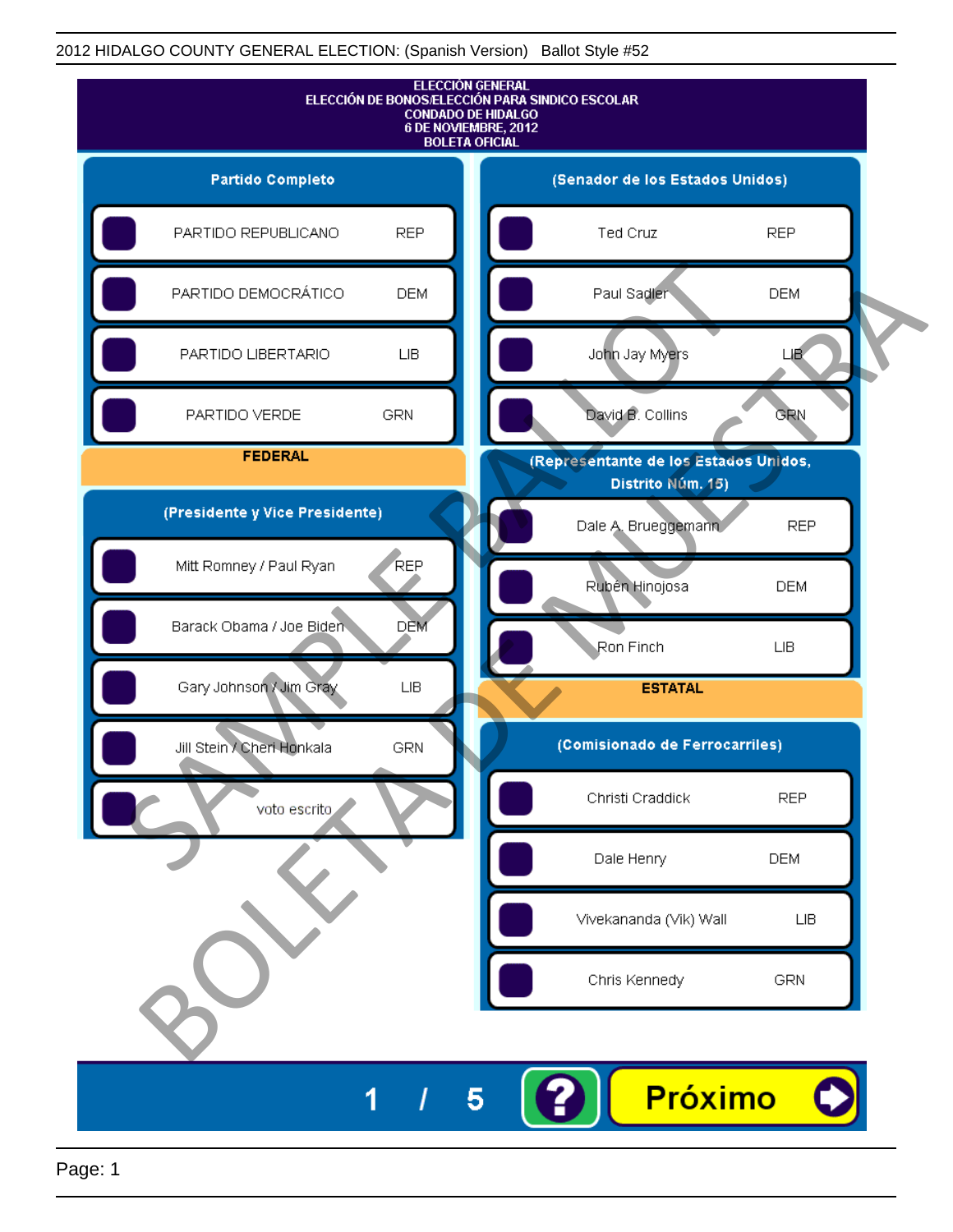

Page: 2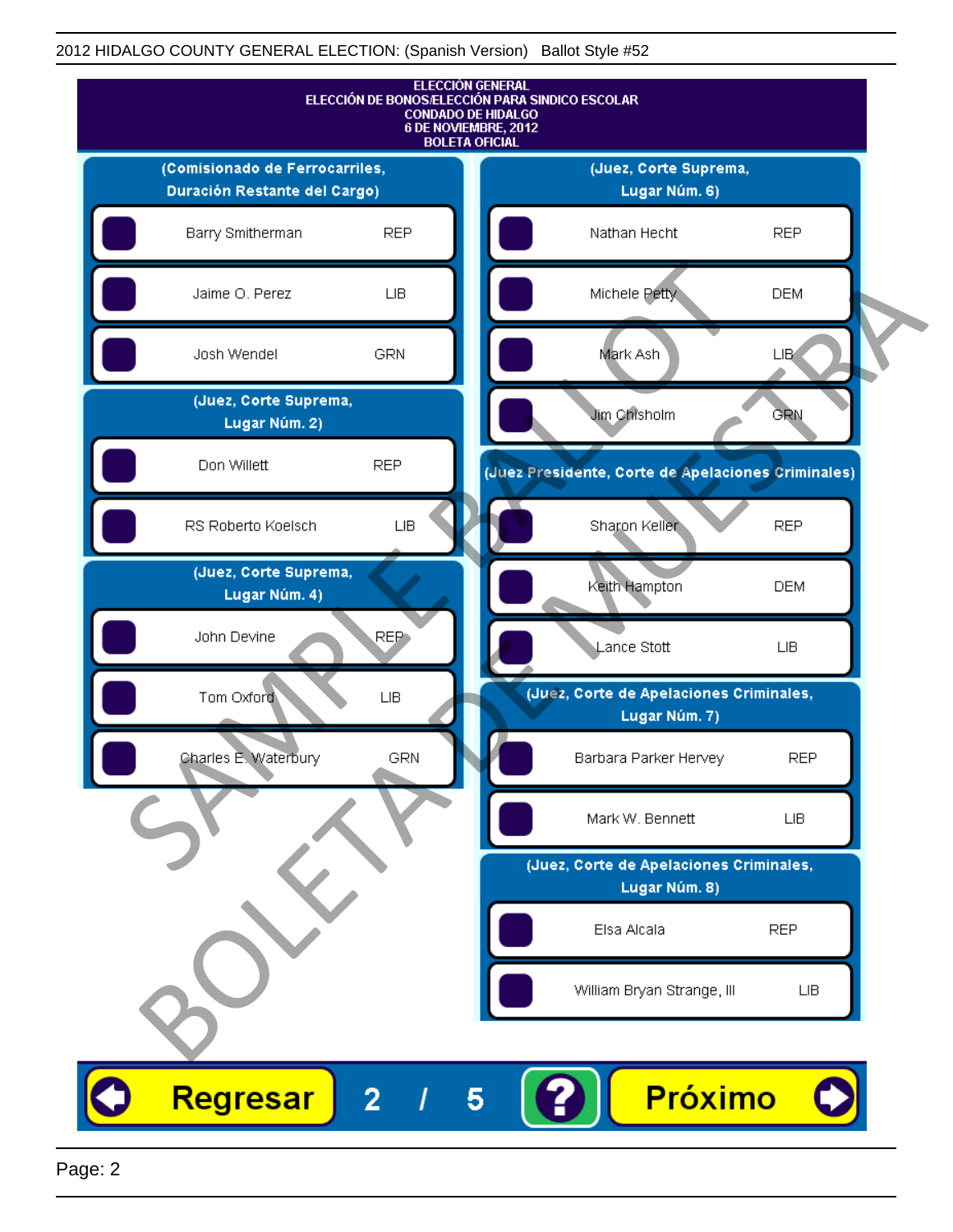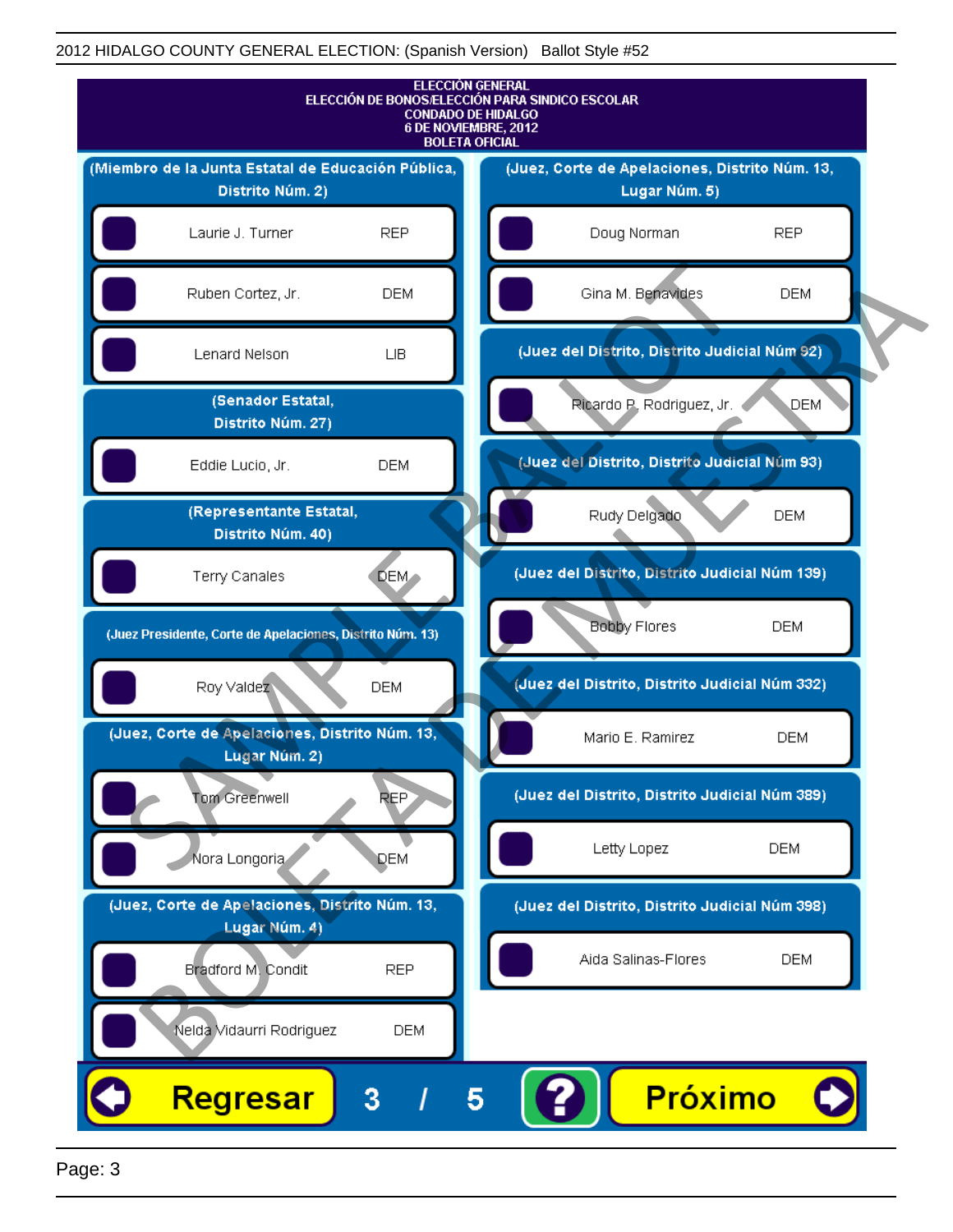| <b>ELECCIÓN GENERAL</b><br>ELECCIÓN DE BONOS/ELECCIÓN PARA SINDICO ESCOLAR<br><b>CONDADO DE HIDALGO</b><br>6 DE NOVIEMBRE, 2012<br><b>BOLETA OFICIAL</b> |                                                           |
|----------------------------------------------------------------------------------------------------------------------------------------------------------|-----------------------------------------------------------|
| (Juez del Distrito, Distrito Judicial Núm 430)                                                                                                           | DISTRITO ESCOLAR INDEPENDIENTE DE EDCOUCH-<br><b>ELSA</b> |
| Israel Ramon, Jr.<br><b>DEM</b>                                                                                                                          | (PARA SINDICO ESCOLAR<br>Lugar Núm. 2)                    |
| (Juez del Distrito, Distrito Judicial Núm 449)                                                                                                           | Genesis Montalvo                                          |
| <b>DEM</b><br>Jesse Contreras                                                                                                                            | Fernando "Nano" Torres Jr.                                |
| <b>CONDADO</b>                                                                                                                                           | Chris Morales                                             |
| (Sherife)                                                                                                                                                | Manuel "Trey" Ibarra III.                                 |
| Robert Caples<br><b>REP</b>                                                                                                                              | (PARA SINDICO ESCOLAR<br>Lugar Núm. 3)                    |
| Guadalupe "Lupe" Trevino<br>DEM                                                                                                                          | Jose Saldivar                                             |
| DISTRITO DE DRENAJE NUMERO UNO DEL CONDADO<br>DE HIDALGO, TEXAS                                                                                          | Tony Barco                                                |
| ELECCIÓN DE BONOS                                                                                                                                        |                                                           |
| (LA EMISIÓN DE BONOS EN LA CANTIDAD DE<br>\$184,000,000.00 Y LA IMPOSICIÓN DE IMPUESTOS<br>SUFICIENTES PARA PAGAR LOS BONOS PARA                         | Jorge Peña                                                |
| MEJORAS AL SISTEMA DE DESAGUE DEL DISTRITO?)<br>A FAVOR<br>EN CONTRA                                                                                     | Patricia Balli                                            |
| Regresar<br>4                                                                                                                                            | Próximo<br>$\vert 5 \vert$                                |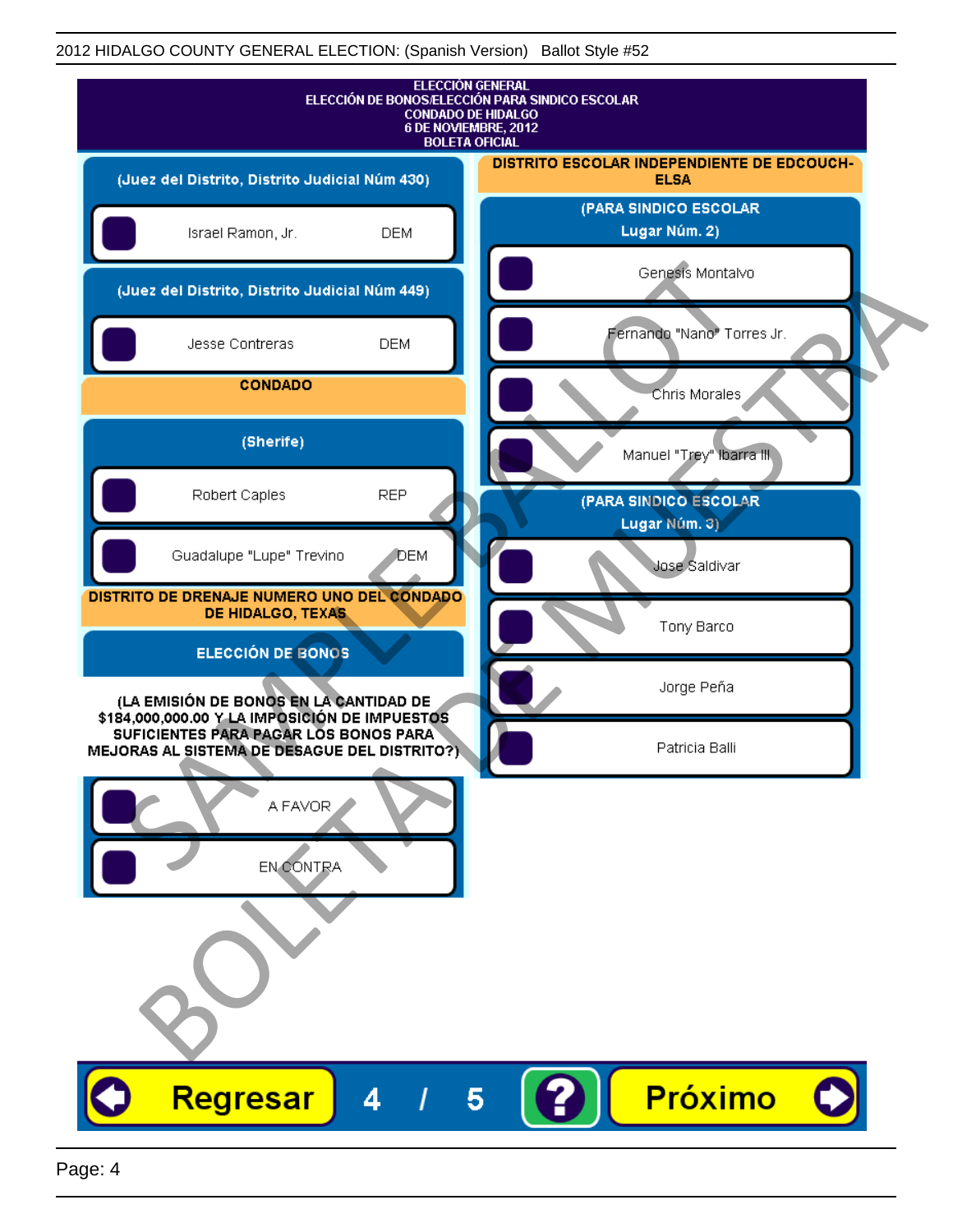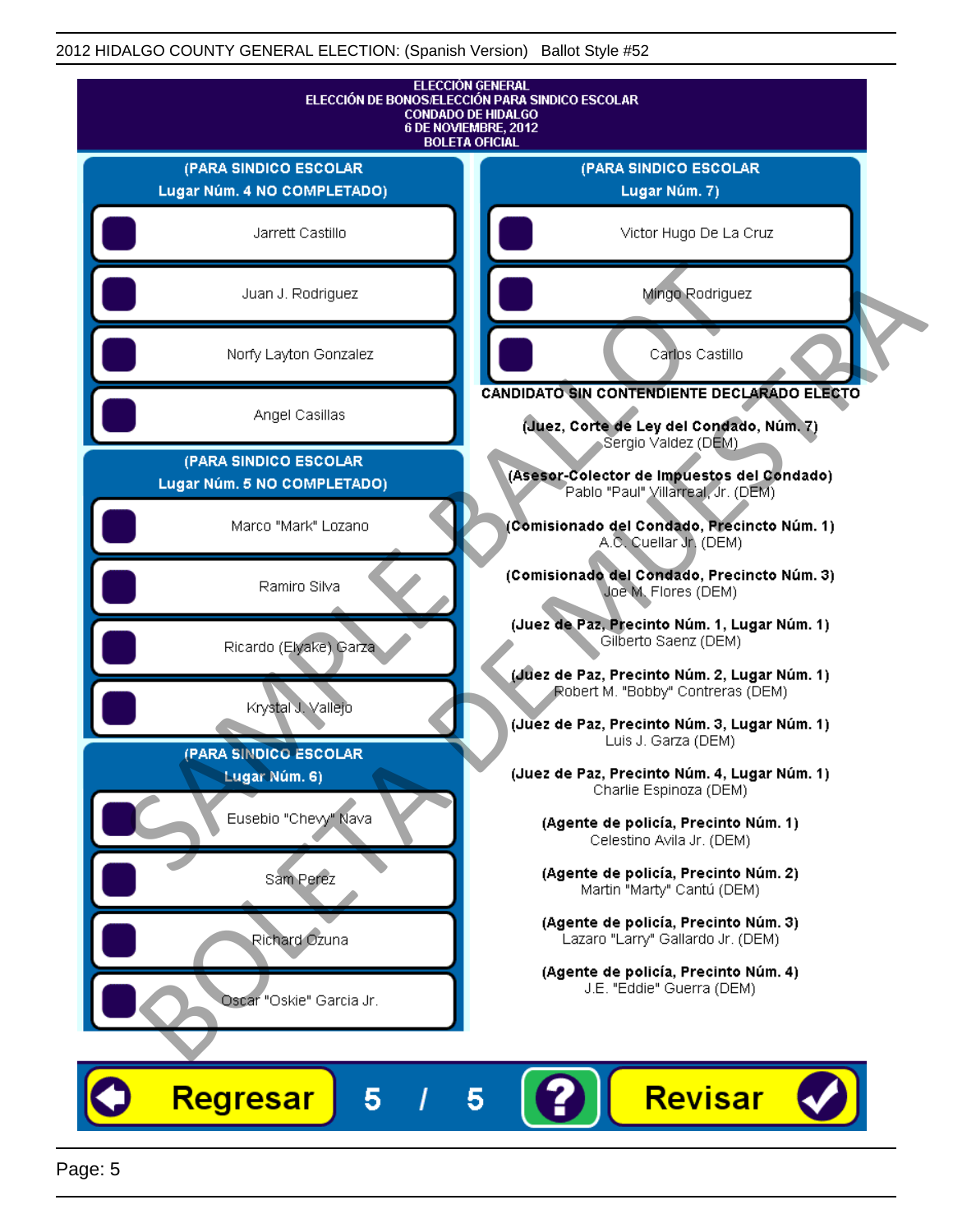Presione el nombre del candidato o el título de la contienda para volver a la contienda.

El botón Votar se iluminará

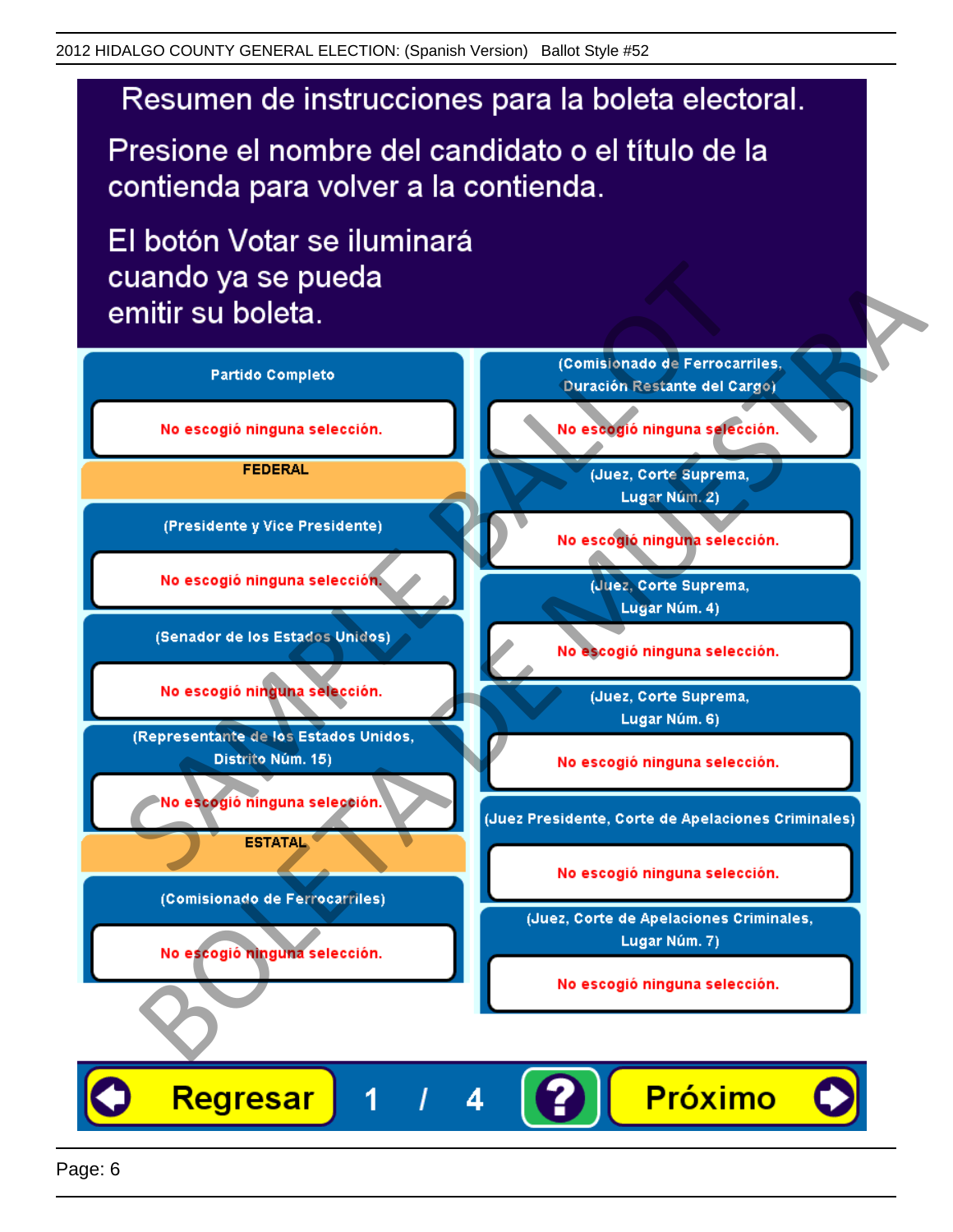Presione el nombre del candidato o el título de la contienda para volver a la contienda.

El botón Votar se iluminará



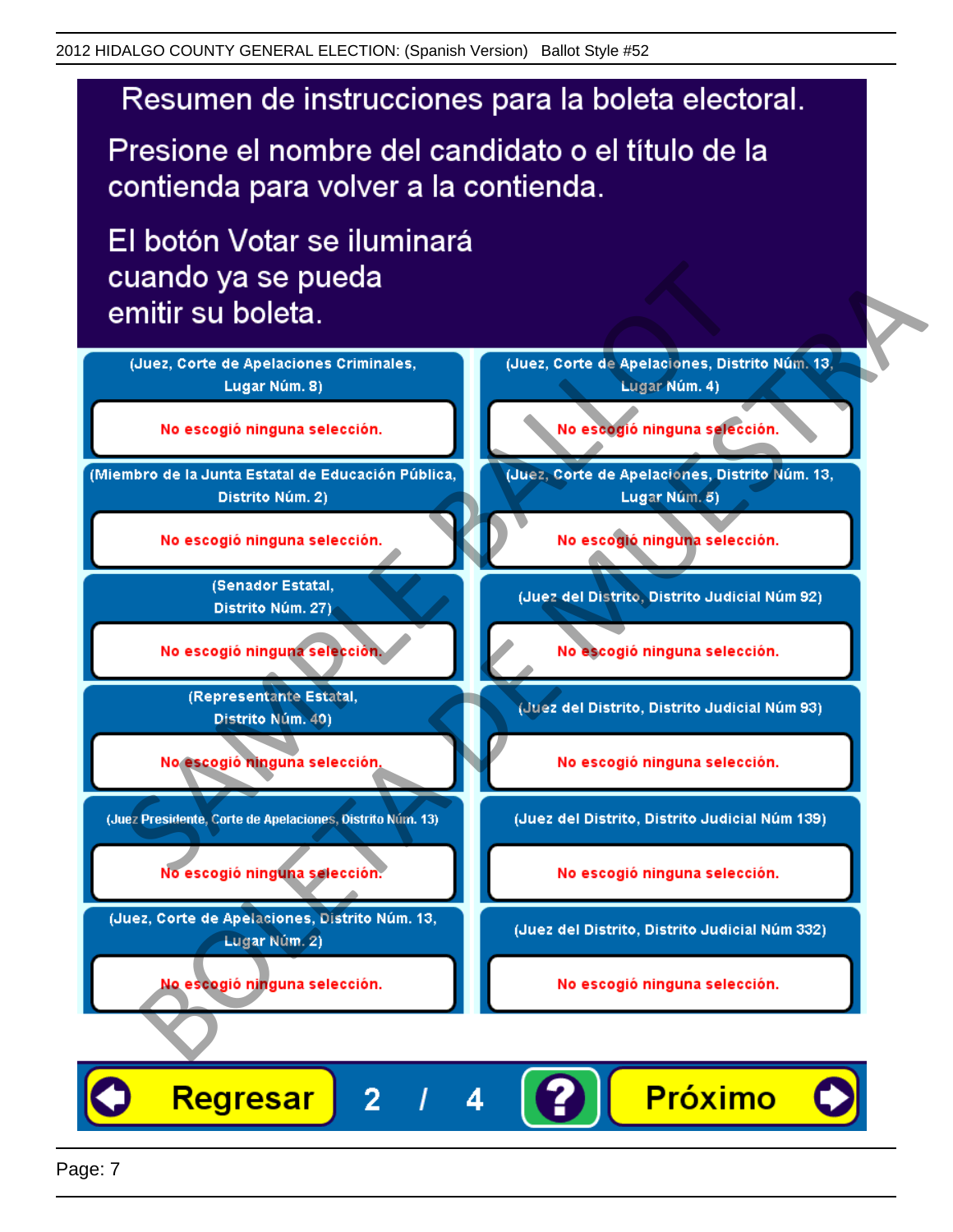Presione el nombre del candidato o el título de la contienda para volver a la contienda.

El botón Votar se iluminará